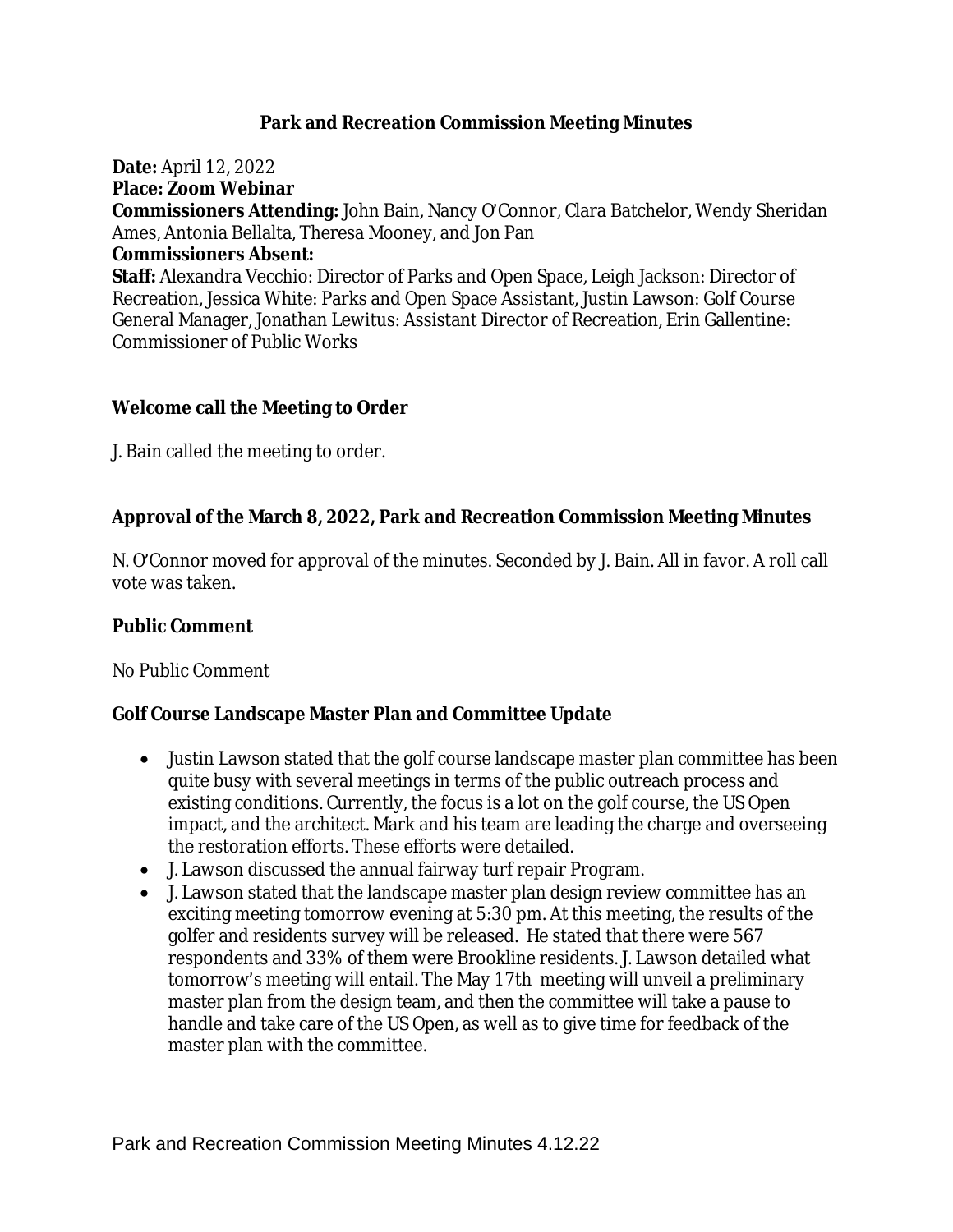- A. Bellalta stated that the whole team is doing a great job and she finds it exciting to follow the movement of all the projects. She stated that the community input has been great.
- L. Jackson discussed where the information can be found for the meetings for the golf course.

# **Ice Rink Task Force Update**

- Wendy Sheridan Ames stated that at the March 16th meeting, the Task Force opened the meeting with public comment, and then had a discussion. A vote was taken for a recommendation to the Park and Recreation Commission.
- A copy of the language of that vote has been sent to the full Commission. She suggested the Commission take a deep dive into the language and a more in-depth conversation can take place at next month's Park and Recreation Commission Meeting. She suggested that all the Commissioners go through all the motions and come to the next meeting with questions.
- Alexandra Vecchio stated that she wanted to thank the Task Force for their service, time and commitment

# **Parks and Open Space Update**

 A. Vecchio shared a Parks and Open Space update with the Commission. Please see the presentation here:

<https://www.brooklinema.gov/DocumentCenter/Index/2489>

- A. Vecchio discussed the work happening at Larz Anderson Park.
- S. Landgren discussed the colors/textures of the Tempietto.

# **Warrant Article 26 Petitioner Presentation, Public Hearing, and Possible Vote**

- Deborah Brown stated that she sat with Town Counsel and went through the language, where she thinks people had most of their questions on the membership side. She saw that the law doesn't allow the town to go up to seven and what she proposed couldn't be done. That came off the table. Deborah Brown stated that it comes down to making sure that children have an opportunity to have a place to play.
- Nancy O'Connor stated that it was great meeting D. Brown last week. She thinks largely that she and D. Brown are on somewhat the same page in terms of opportunities for children and for families. She stated that some of the warrant article is being adjusted. She stated that there were a lot of red lines and a lot of changes and she isn't sure what version we are talking about. Deborah Brown stated that she was wrong about the composition of the Commission.
- Clara Batchelor stated that the Parks and Recreation Commission IS A volunteer board. She stated that the charge is to advise and that they are specifically allowed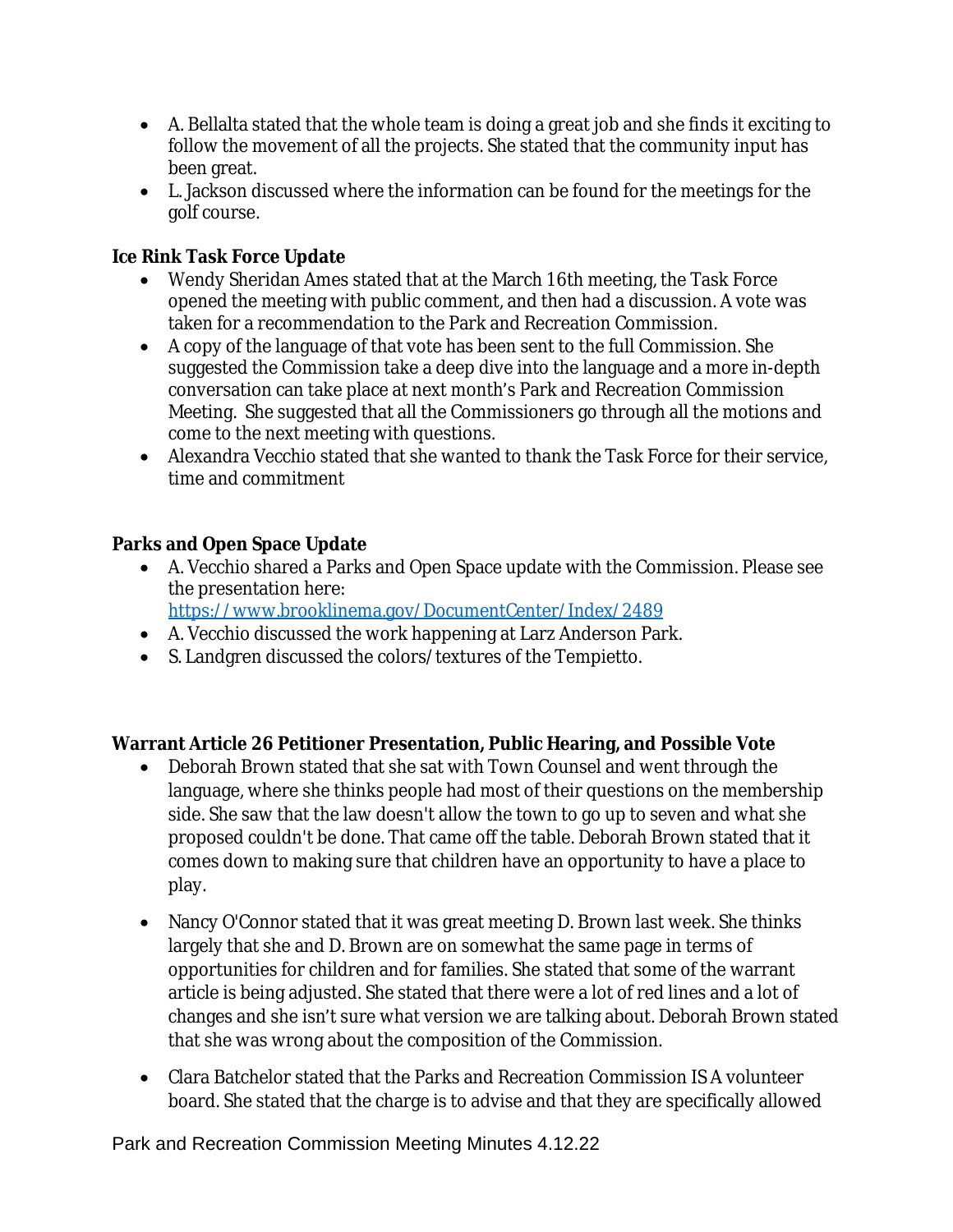to set fees. She stated that D. Brown stated that the Commission put a report together, but she feels that the Parks and Open Space Division and the Recreation Department should be the ones putting the reports together because they would be the ones that have the staff for that. The department is required to put an open space plan together every five years. Clara Batchelor stated that D. Brown could request to focus on some areas that they're not currently focused on. She doesn't disagree with a lot of D. Brown's objectives but feels that they should be directed to the departments, not to the Commission in many instances. Deborah Brown stated that the only reason why she said the Commission was because the Commission is the highest body and the assumption is that the department will do the work as directed by the Commission. C. Batchelor stated that the Commission does not direct the Department and feels that the hierarchy needs to be corrected.

- A. Vecchio stated that the Park and Recreation Commission has explicit authority in a few specific areas. One is recreational fees and the other is in regards to the design and construction of a new art project/design review committee. She stated that Parks staff might ask Park and Recreation Commissioners to help on a special task force or something related to a specific project to help research that and pull that information together if requested.
- Clara Batchelor feels that it would be better to put these requirements into this article directed at the Departments versus the Commission. Deborah Brown will take it up with the Town Counsel.
- John Bain stated that from his understanding the Commission is an advisor to both the Parks and Recreation Departments. He stated that whatever it takes, no child will be turned away from Recreation. He knows that we need to do better and to do more. He has read the petition and there's a lot of merit in it, and if we need to be more aggressive on programs, he feels that we can do that. However, he feels that one of the problems to solve is coming up with funding.
- C. Batchelor is happy to hear that Deborah will check with the Town Council, and suggested checking with the Town Clerk as well. She understands that when some people see the prices of some of the programs they don't even apply, so she agrees there needs to be a way to see if people are eligible for scholarships; that way people don't just say "oh I can't afford that." She feels that the Commission should work on getting the word out there. Clara Batchelor stated that we don't turn people away, but they need to know to ask. Deborah Brown stated she calls that the chilling effect: you look at something and it's more than you can pay and you take no further action. D. Brown feels that the money for these programs to help these kids is money well spent.
- Wendy Sheridan Ames thanked Deborah for writing this warrant article and bringing to light some really critical issues in our town. She stated that she wrote a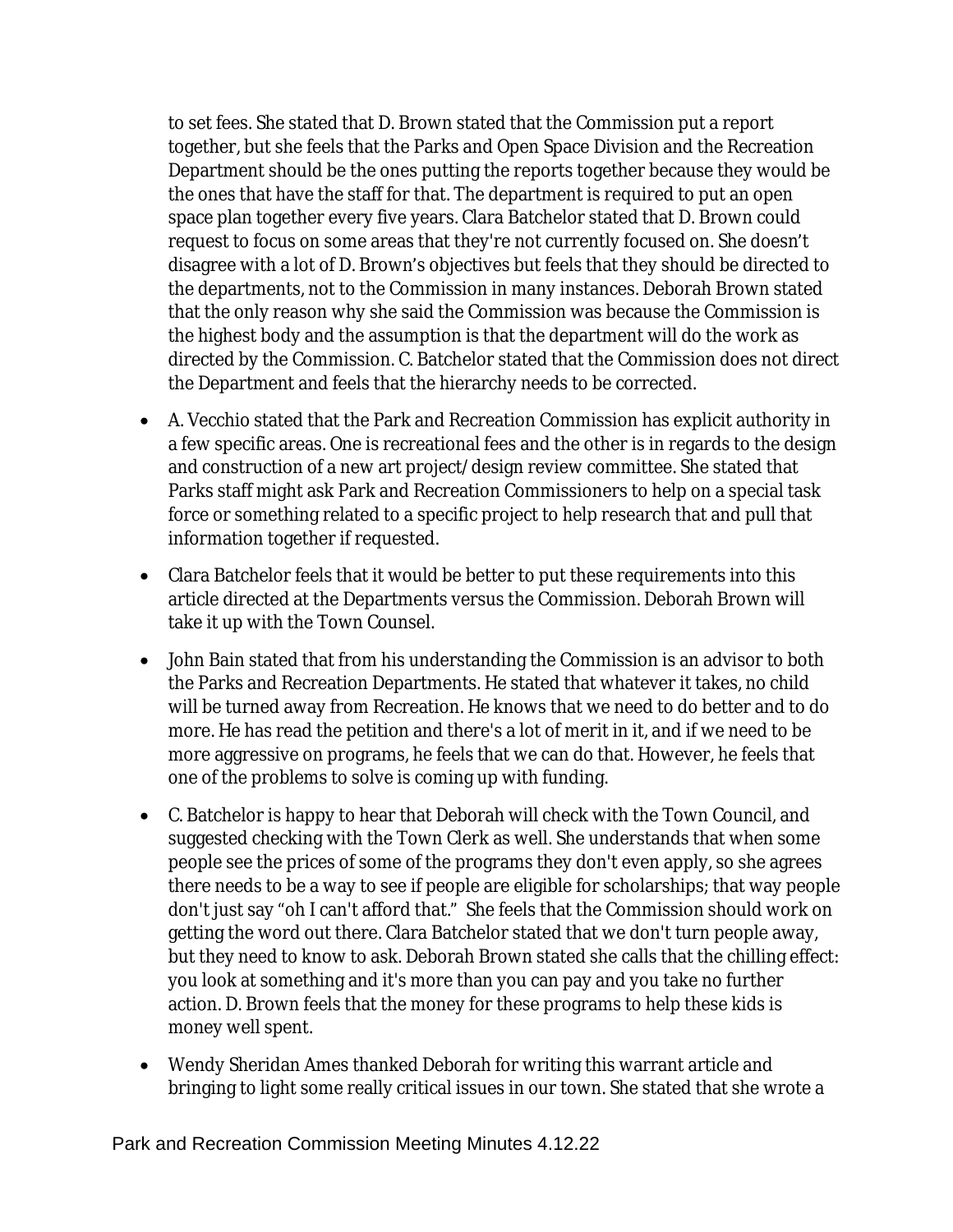letter to this Commission about the roles and responsibilities of this Commission, despite trying for over a year to understand the roles and responsibilities and she feels that she still has not gotten an answer. Deborah Brown stated that it sounds like it's a big enough issue that we should try to get an answer as soon as possible. Wendy Sheridan Ames stated that she also agrees that some of the items in this warrant article should be department-driven and should have a funding source because she remembers reading a line about Commissioners raising funds. She 1,000% agree with D. Brown that there needs to be equitable access to out-of-school time activities, including recreation. She also agrees with D. Brown that there are barriers, not only the price tag but the process of potentially applying for the scholarship is cumbersome for families, and there needs to be a better system townwide that if you're already approved for free and reduced lunch then you're already approved. She stated that for access to recreation programming, there shouldn't be a separate application process. She discussed her experience with this as a volunteer coach. She stated that not only is there a need to find a funding source for this but to make the process simpler so access is easier and faster. She feels strongly that transportation issues tie deeply into this issue. Wendy Sheridan Ames stated that recreation directly correlates to academic success and a healthy lifestyle. She believes strongly in this, and she would like to come up with a way to create a policy and find funding for this. She is a little nervous that the language and the warrant article that tasks the Commissioners with doing the work. She feels that it may be outside of the Commission's roles and responsibilities. She stated that D. Brown has a team of advocates here on the Commission that wants to work with her to solve this problem, and she has W. Sheridan's full support in helping to get there.

- D. Brown thanked W. Sheridan. D. Brown stated that she has heard Mel Kleckner say that he thinks the Town has the money.
- N. O'Connor stated that she has not seen an updated copy of the warrant article as it stands, and personally wouldn't feel comfortable supporting something she hasn't seen yet. She stated that she would love to have a group of us get together to discuss getting more families involved, funding, figuring out a way to get transportation, and figuring out if is there a way to easily identify families. She feels that more work needs to be done. D. Brown stated that the big change to the Warrant article was taking out the paragraph that talked about the composition of the board, and eliminating the date that it takes effect.
- D. Brown explained why she didn't make this warrant article a resolution. She will make sure all corrections are made before Town Meeting.
- J. Bain feels that there are some questions that still need to be answered, he is not ready to vote until at this time. He feels that funding needs to be figured out. Alexandra Vecchio stated that the Commission may want to meet again before the May 5th deadline to take an official vote or to respond and submit something in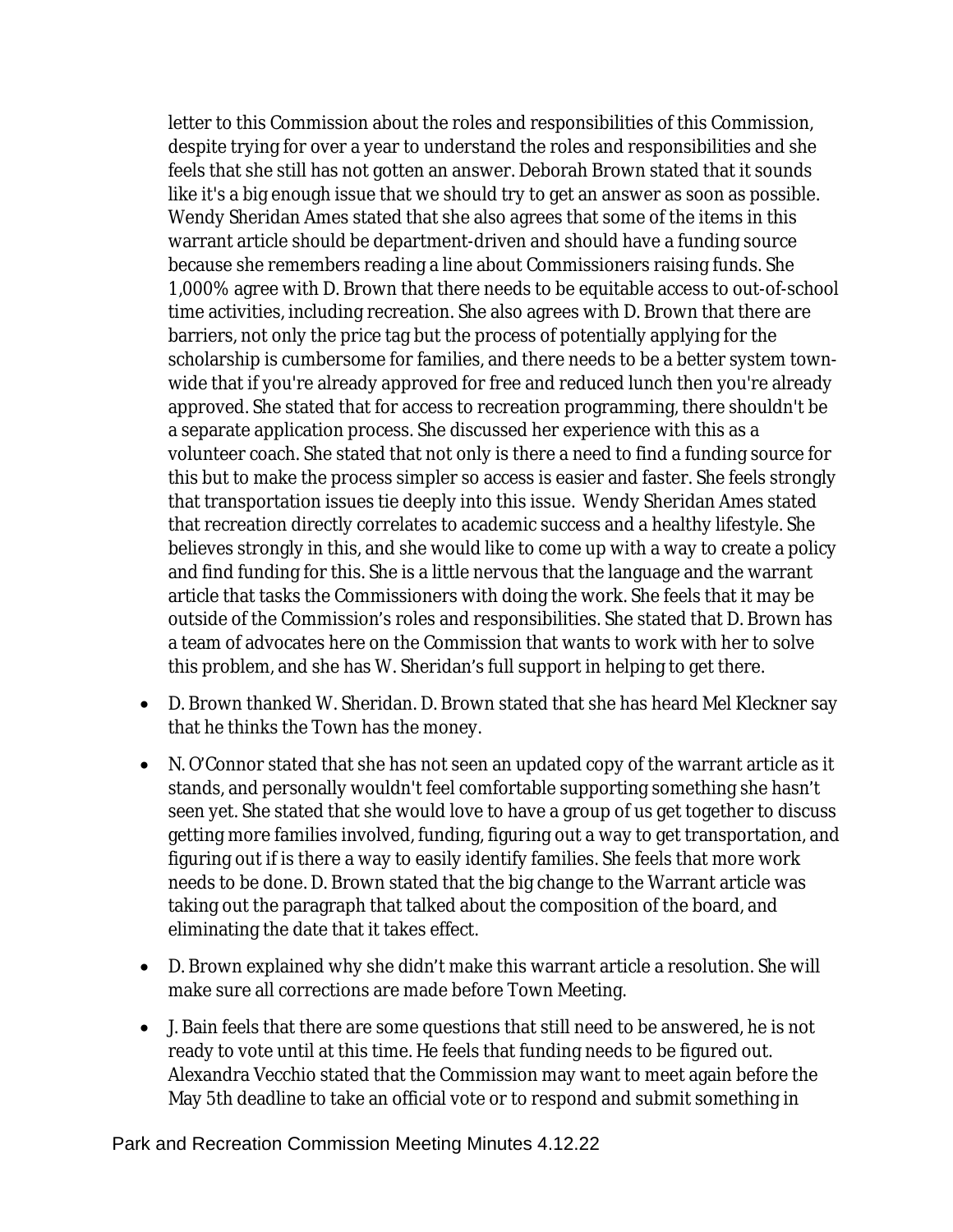writing. J. Bain stated that the wording needs to be figured out by the Commission to support staff. D. Brown feels like it's getting into the weeds with "staffing." She feels that first and foremost, we need to have a conversation about whether the town wants to do it and if the town wants to do it, how it's going to be paid for, and everything should just sort of flow from there, right down to transportation.

- Jon Lewitus stated that he thinks we need to identify what the "it" is. He wonders if we are talking about every program that we offer for every kid available. He thinks it's important to establish what the ask is before evaluating.
- N. O'Connor stated that she has not seen the most recent version of the article and feels that she cannot make a vote until she sees it. She feels that the Commission is going to need a special meeting. She thinks there are a lot of great ideas floating around.
- L. Jackson stated that she would like to make a general comment. She is really supportive of the idea. She does have some ideas around what could be improved but feels that we do need to talk about the financials. She is not prepared to speak for Mel Kleckner on the budget, but she does think this idea is very good and it's very solid.
- D. Brown discussed how she worked with Town Counsel on the language of this warrant article.
- N. O'Connor stated that the Commission needs to see the most recent version in order to provide feedback and or vote.
- Clara Batchelor stated that Jon Lewitus raised a really good question in regards to what programs we are talking about. She wonders if we are talking about everything the Recreation Department has to offer. She feels that we need to know if we're guaranteeing scholarships to every program that's offered. Deborah Brown stated that she thinks that's for the Commission and the Recreation Department to decide what's going to make the most sense. She stated that the Bylaw is not at that level of specificity to answer those kinds of questions. She stated that she needs to talk to her other Co-petitioners about it. This is not meant to crush the system. She stated that she could come back with another question of, "How would you design this program so the greatest number of children can actually benefit".
- Leigh Jackson stated that Recreation currently has a great financial aid program. Recreation does provide financial aid, right now, as part of their policy for all of their programs. She stated that with their contractors, all the registration is handled through them, so they don't provide financial aid for that, because they run their own programs and have their own fees.
- J. Pan stated that he supports the spirit of the warrant article and agrees with all the things that others have said. He just wanted to clarify a couple of things. He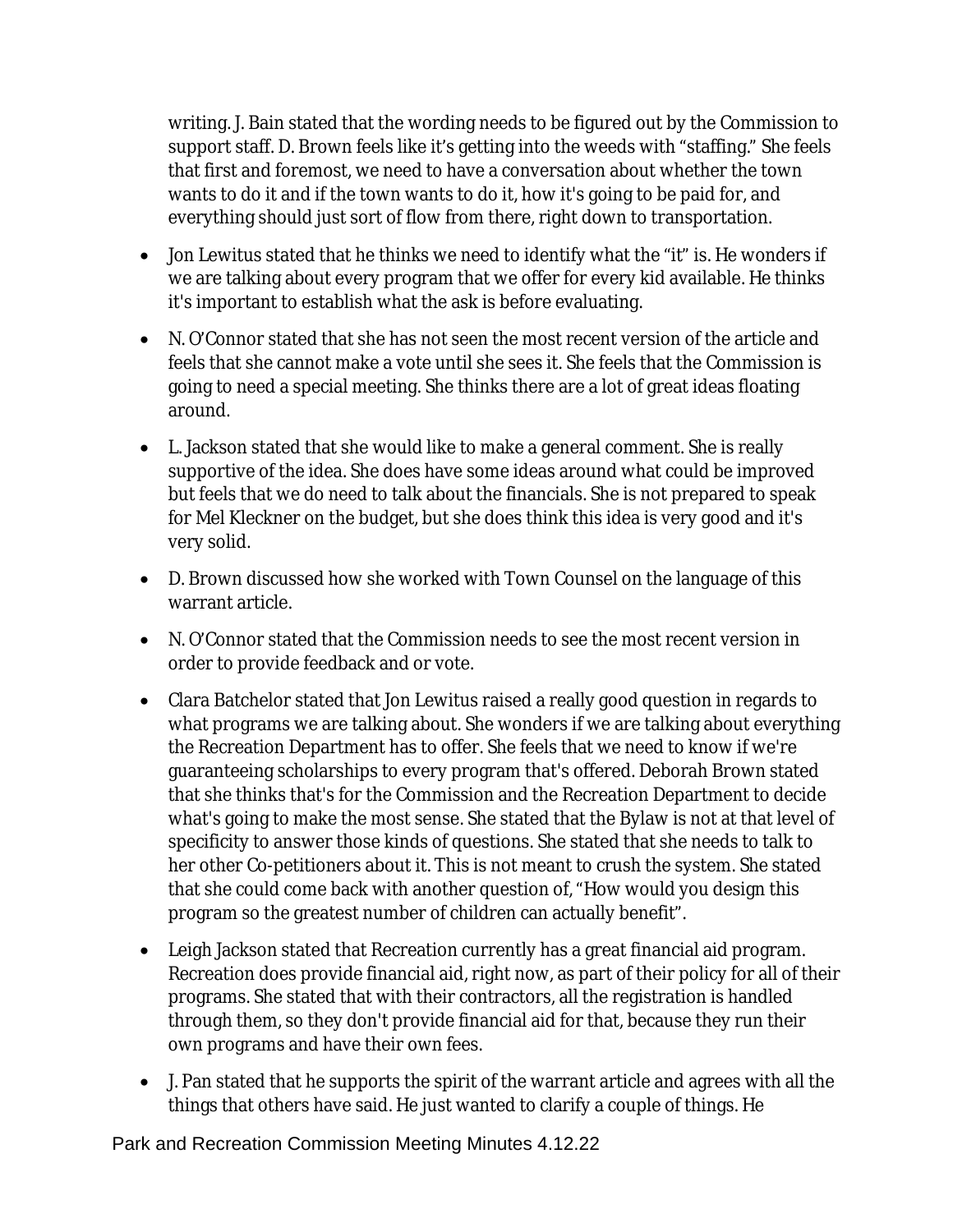wondered if a vote of support from the Commission is a requirement for this warrant article or if it was is something that would be nice to have. He stated that there were comments made, that this was written in tandem with the Town Counsel, and was looking for some clarification on who Town Counsel is. D. Brown explained the work she did with Town Counsel.

- J. Bain stated that there are so many unanswered questions that are really important to this article that need to be clarified and answered. He stated that right now he is prepared to vote no action, which doesn't mean he is opposed to it
- Leigh Jackson stated that she wanted to reply to J. Pan's questions. She stated that the vote is a standard procedure and stated that Town Counsel is the legal team, not the Select Board directly.
- Nancy O'Connor stated that she feels we need to have a clean version of this warrant article before any kind of vote.
- Deborah Brown stated that saying a vote is not required, but nice to have is disrespectful. She feels that a vote should happen. She will work with the moderator and Town Counsel to have all these questions answered, but wanted to point out that all these answers will not be found in the body of the warrant article.
- Clara Batchelor stated that it would be important to the Commission, whether you're directing the Commissioners or the department; that section is very important to her.
- Wendy Sheridan Ames stated that the Commission could create a policy. She stated that the Commission is involved in fee setting but not involved with the overall budget, which seems very contradictory to her. She can see this tying into policymaking about funding, assuming there is an identified funding, rather than the Commissioners fundraising themselves, and stated if funding is identified she would absolutely support and help work on policy setting to achieve the goals that are in the warrant article.
- Jon Lewitus and A. Bellalta discussed Recreation's financial aid policy and goals.
- D. Brown stated that the reason she wrote the warrant article was that the average income at BHA is 16,000 and some change even asking somebody to put up 20% up is prohibitive, and that doesn't even involve transportation. She stated that when she is talking about a scholarship, she is talking about 100% free. Deborah Brown stated that she is uncomfortable being overly prescriptive in a bylaw.
- D. Brown stated that the town meeting has acknowledged that the revolving fund is not enough to sustain exactly what she is describing.
- D. Brown stated that she is working on a budget amendment to make sure there is money there to implement the article.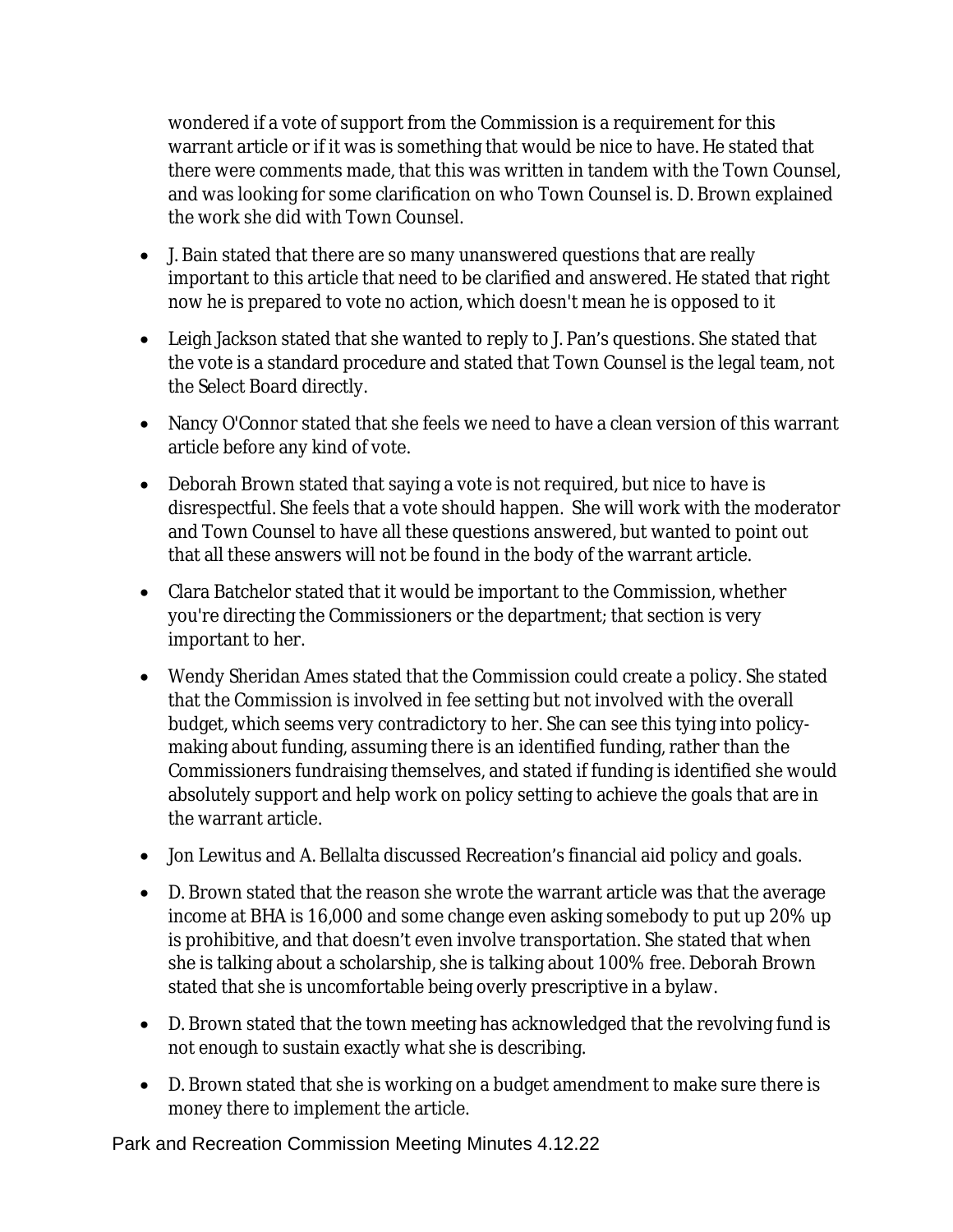- Nancy O'Connor stated that the Commission looks forward to seeing that updated version
- The Commission agreed to hold the vote and will have a special meeting in a few weeks to vote/discuss this warrant article further.

# **Warrant Article 23 Petitioner Presentation, Public Hearing, and Possible Vote**

- Mike Toffel stated that he drafted article 23 in response to article 24 which seeks to impose a moratorium for three years on the construction of new synthetic turf and then places restrictions going forward. He noticed in the meeting materials that the petitioners have made some clarifications, so it will be important to hear exactly what those qualifications are.
- He discussed the version of a motion that the Advisory Committee subcommittee constructed the night prior. They will be deliberating that on Thursday at the full AC where their version might get passed, or modified and passed. He stated that as an alternative he has tried to lay out an evidence-based approach. The original version calls for the Park and Recreation Commission to create a task force, based on experts from a variety of perspectives, not just recreation so that they can generate the facts. He stated that there's a lot of conjecture out there by nonscientists and by scientists who have an opinion about how to weigh the evidence that may or may not be unbiased. His hope is that we get on the table a set of facts and tradeoffs across these various issues. He stated that in consultation with Alexandra he helped create two deadlines. A September 1st deadline for the task force to put forward their draft policy and an October 15th deadline for the Park and Recreation Commission to hold a public hearing and to create a policy based on the input. He feels that the policy should be created by an elected or appointed body, not by an appointed task force of experts. It was meant to be a two-step process. The deadlines again are aggressive, but the point of why they are aggressive is they're not doing new science- they're just reporting out what the science is. The aggressive deadline is in place because he wants to make sure this policy is in place before the fall town meeting, so that if the petitioners of article 24 or anyone else feel like they don't like that policy enough or want Town Meeting to seek to override that policy and move in a different direction, then they have that opportunity He stated that Article 23 is not a stall tactic to study this forever and meanwhile we build Driscoll and meanwhile we build Skyline, but it is meant to be a very fast-moving group. He stated that there are examples of such fast-moving groups that have occurred in town, often they are when a body like the Park and Recreation Commission constructs the task force.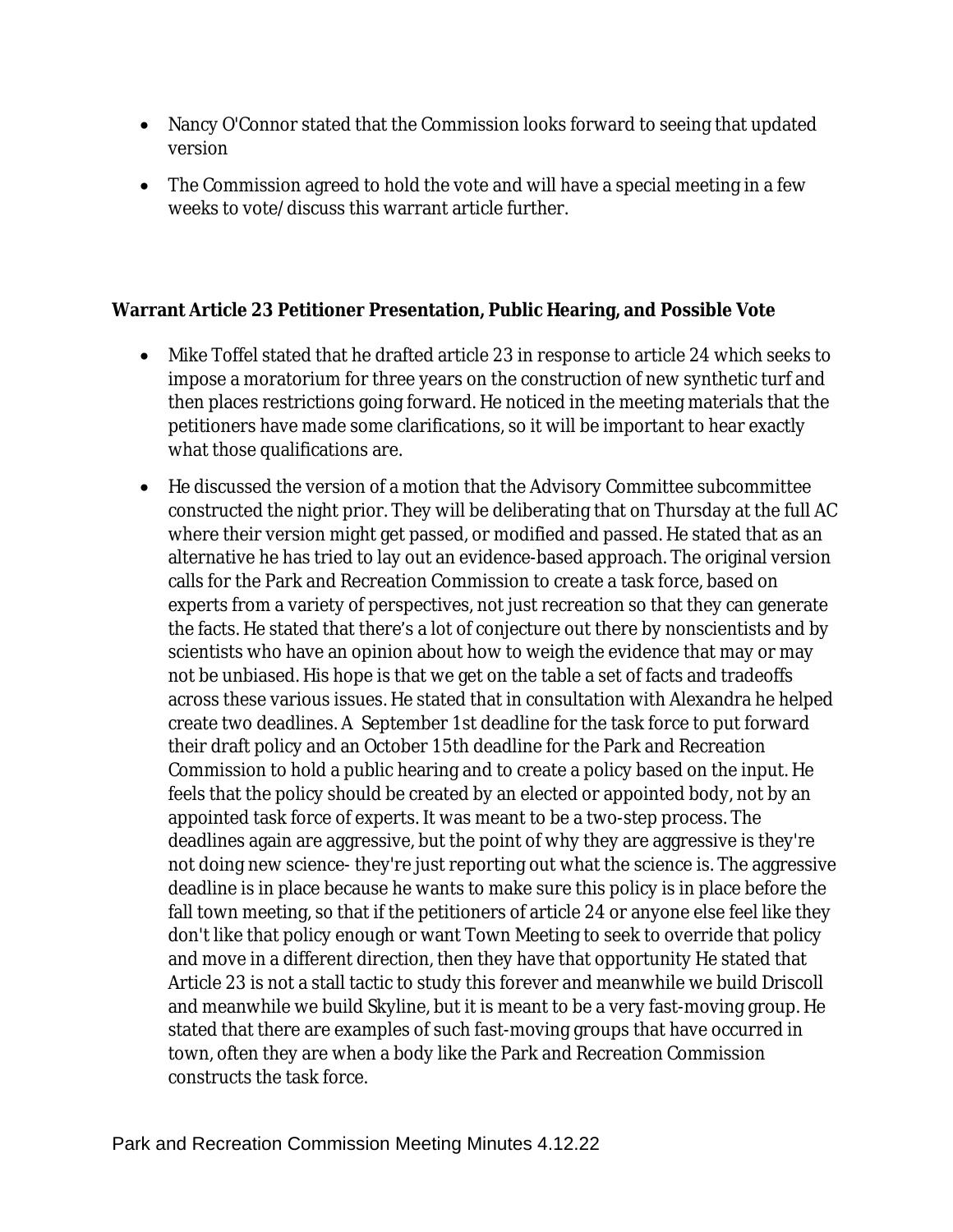- He stated that the AC's version makes some serious changes to the resolution, which calls for the Select Board to be the one to appoint this task, in consultation with the Commission, Advisory Council and the Department of Public Health. He feels that getting the Advisory Council, public health advisors or other medically- trained folks seems like a good idea to him. He stated that his major hesitation, with the Select Board involvement, is twofold. The first one is it, almost by nature, politicizes the issue rather than making it a task force of experts. The second issue is the Select Board has a million things going on and it can take a lot of time for them to construct a task force even pursuant to an article like this passing from town meeting. He worries greatly about the timing and if the Select Board is involved if we can meet these aggressive timetables. He does want to make this an open, transparent, and fair process.
- M. Toffel is here to answer questions and to get the Commission's opinion about the differences between the original version and the ACS version. He is trying to absorb all the changes and trying to decide whether he will go along with the AC's version, or whether, in fact, he will put his own motion up that may embrace some of the changes from AC but not all of them.
- Alexandra Vecchio stated that the AC's version came in during the midst of this meeting. A. Vecchio shared the latest track changed version on the screen for the Commission.
- Wendy Sheridan Ames asked what happens if we adopt this recommendation from advisory, it goes to the Select Board and we don't meet the timeline. M. Toffell stated that this is a resolution, not a bylaw. A resolution is basically a plea for action, it's not binding.
- Clara Batchelor asked if M. Toffel agrees with what the Advisory Committee changed rather than presenting his own; she asked M. Toffel if he feels he would have a better chance of passing the town meeting. Mike Toffel stated that he hasn't been able to think through that analysis yet, in part because this just came out yesterday and it's not necessarily what the Town meeting will be voting on anyway. The AC needs to still finish its work. He feels that either people are going to favor 23 in one flavor or another, or they will favor 24.
- M. Toffel discussed why he thinks AC made that change. He wants to create this in a way that would give even the petitioners of article 24 comfort that this is not going to be studied to death.
- Antonia Bellalta thanked M. Toffel. She is conflicted about the whole issue and she is really trying to weigh how and what the benefits are. She is trying to look at everything that the town is doing and that's why she feels this issue is political. There are so many organizations trying to focus on climate change, urban forests, and the lack of our sports fields and sports programs. She loves what M. Toffel is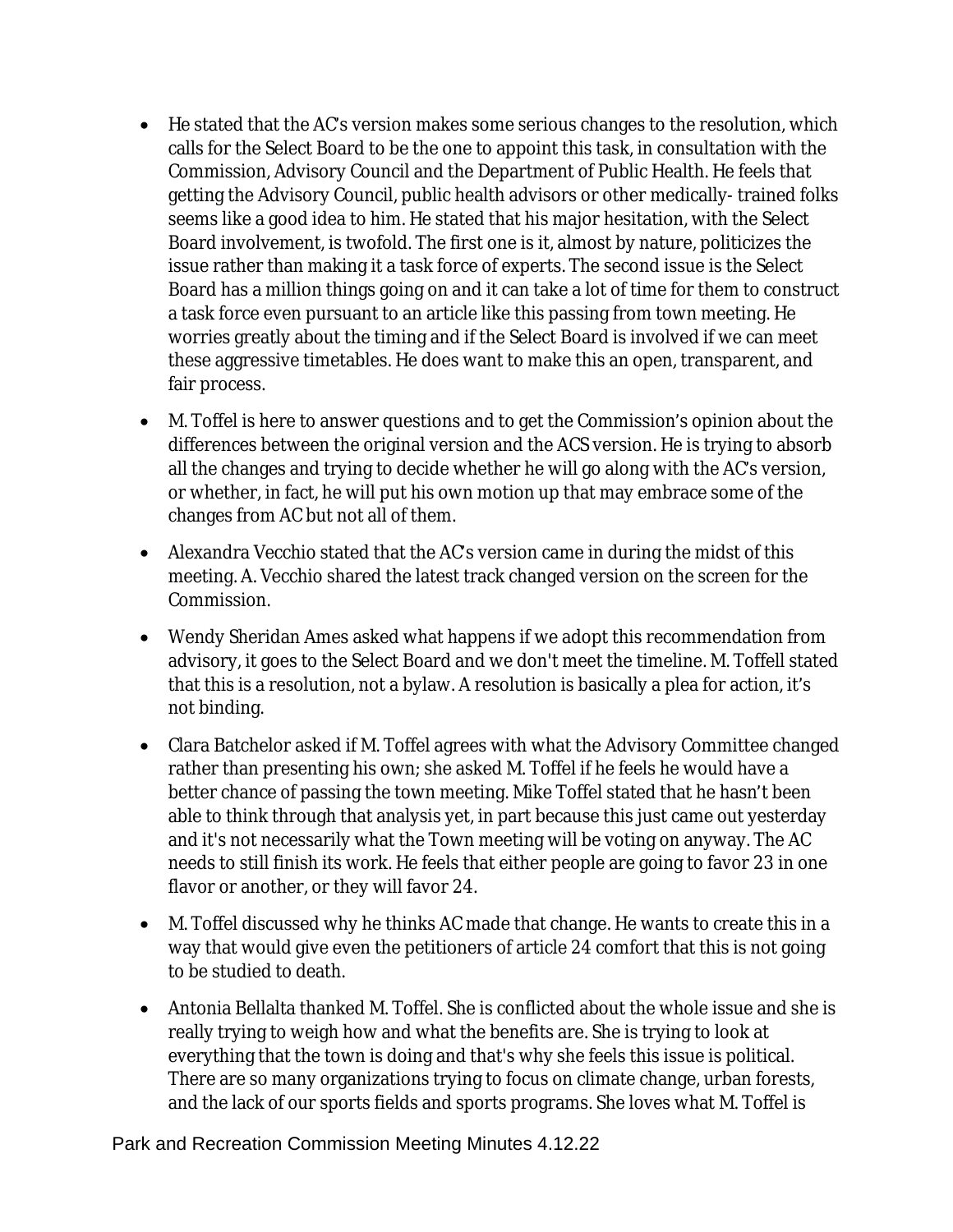doing by trying to implement how and where. She would be guarded to say what is the best way to push it forward the fastest; she wouldn't want to make yet another mistake. She feels that personally, one of the makeup of this board should be an urban planner. She stated that this is a very delicate situation and she is not saying to not replace any of the synthetic turf that we already have, but she feels that it is a very difficult question, so she wouldn't rush to say how we're going to get this through the fastest. She stated that it needs to be figured out properly. A. Bellalta stated that our kids need the sports fields, but we need natural turf also in our parks. She feels that there could be another option, maybe it's not just synthetic turf. She listed a few examples of this. She finds that it's a very difficult problem but she supports warrant article 23 because she thinks it's the only way to look at things carefully, as to how we're going to proceed. Mike Toffel stated that he listed 12 factors that he could think of that need to be considered in this trade-off, which makes it a tough problem. He stated that the Commission has grappled with this for four years, it's obviously a tough problem and so 23 is an attempt to bring more facts to bear. The problem will not become easier, but at least we'll be talking about a common set of facts. A. Bellalta stated that is why she feels we need an urban planner. She stated that right now mental health in our country has raised 28% for all sorts of factors and one of the first things that they say is to go out to Mother Nature. A. Bellalta stated part of that mental health is because of this contamination and the toxins. She stated that there are studies that have been done on depression and anxiety on those things. She discussed the healing powers of Mother Nature. A. Bellalta stated that she suggests bringing in an urban planner and also somebody else that has to deal with mental health issues

 Wendy Sheridan Ames thanked M. Toffel for drafting and presenting this resolution. She agrees with Antonia that this is really difficult, but she also agrees that this community needs to have a fact-based analysis of the broader scope of this subject. She feels that if a certain contingent doesn't feel that the Park and Recreation Commission should be the only one then she is totally open to supporting being brought in from other Boards and Commissions. She does feel strongly that those aren't the experts, despite serving on those committees; the experts are going to be the people who are brought in. She would love to see an open-to-the-public roundtable presentation seminar series that's fact-based. She is a little concerned that she has not heard anything about funding for this talked-about. She stated that we have to remember that recreation and sport is a mental health and wellness benefits for many people. Wendy Sheridan Ames stated that access to quality recreation programming is a mental health benefit for many people in our town. Wendy Sheridan Ames stated that she believes the statistic is somewhere around 3853 hours of program time on synthetic turf. Sometimes those fields have 25 people sometimes they have 100 people. If you take 50 as an average that's 200,000 individual hours of participation on these synthetic turf fields and if for any reason those were eliminated, how do you replace that? She would absolutely support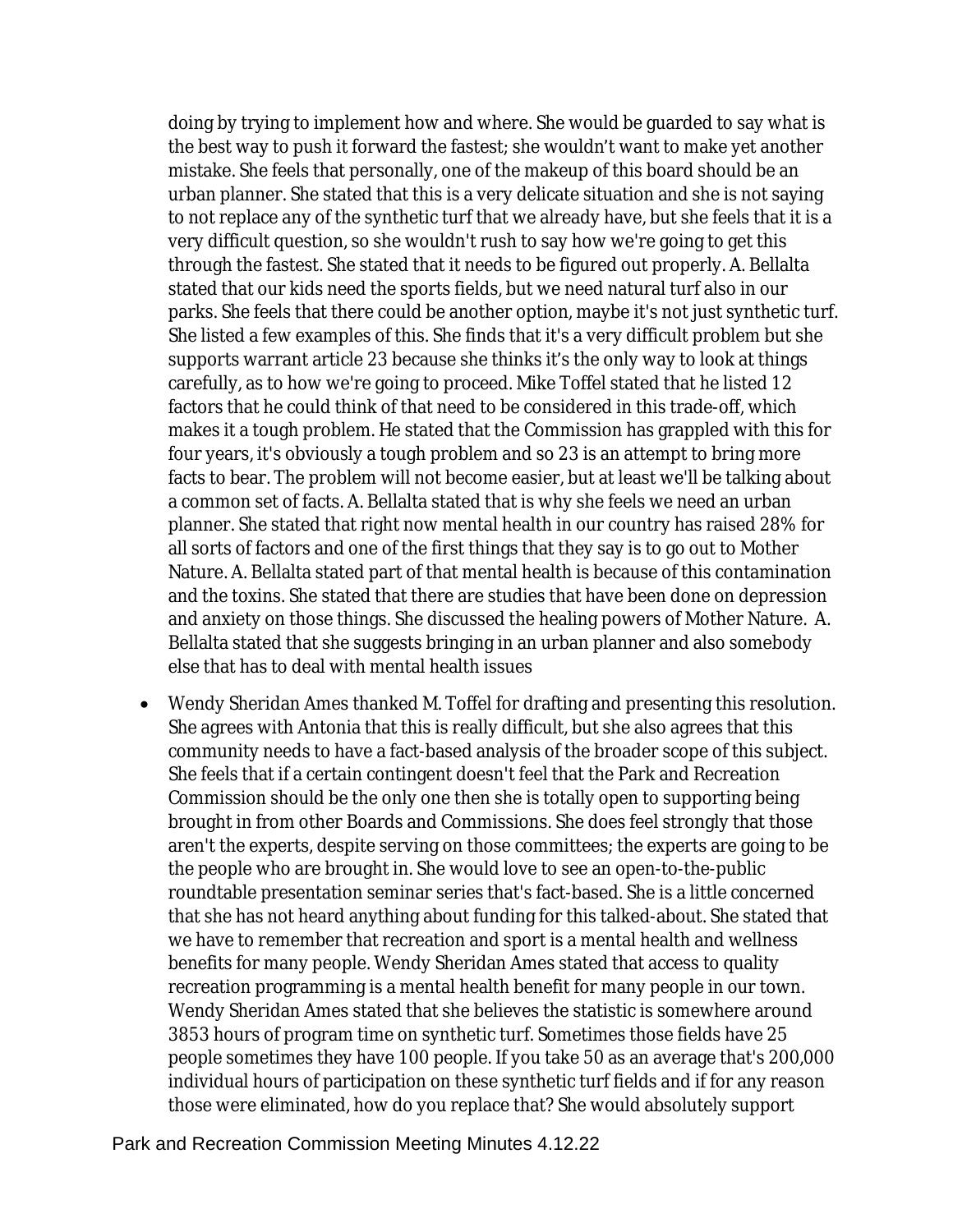coming up with a different structure of who helps organize and facilitate the discussion by relevant experts.

- Sean Lynn-Jones addressed the Commission. He knows that some of the fields in Brookline are used by outside groups and he wondered if we have such a field shortage how we can do that and is contributing to the wear and tear on our natural grass fields. He wonders if these are outside group contractors that serve Brookline participants or are they outside groups that serve another constituency. He wonders if this brings in revenue that actually makes it easier to maintain fields. Leigh Jackson stated that we primarily serve 95 percent of Brookline residents. She stated that the Commission has prioritized residence in terms of our fee structures for years now, and recently moved to a 100% residency rate for some of the discounted fees for rentals. The total revenue for permits is about 130,000 a year last year and 10,000 of that was for non-primary Brookline residents. She stated that out of approximately 10,000 permits, we gave out last year only 100 were for nonresidents. She feels like it's a small group and they are only permitted to use it if priority members are not using them. She stated that we were not renting the fields to non-Brookline residents for the benefit of money only, they are being rented when they're available for use and Recreation primarily turns down non-Brookline residents for permits.
- Erin Chute Gallentine stated that we look at total hours of usage, by season and user group- we have not evaluated that by resident versus non-resident. She stated that we are looking at overall usage and the impact of those hours of use on the condition of the field. She stated that there are some situations with, for example, Beaver Country Day where they use the synthetic turf field at lower Soule, and that is in exchange for access to their athletic fields. There are some situations where the town is leveraging lower priority use times to gain more access to their recreation programs. The Recreation Department does all of the programs that are not done out of the Parks and Open Space Division.
- Andrew Fischer addressed the Commission. He is a parent and grandparent of kids who have used these fields and participated in athletic teams, both in school and through recreation programming. He is an abutter to the Driscoll School. He stated that there were a lot of people in favor of the Driscoll building fund under the illusion that there were going to be real green turf fields. He recognizes the need for more playing fields, but he feels this needs to be done in a safe way. He feels that M. Toffel is wrong when he says that articles 23 and 24 are not inconsistent. He stated that we need to know what's safe and what's the best thing for our children while providing safe fields and reducing carbon footprint. He agrees that we need to explore what is safe and figure out the best way to increase the amount of playing fields and the usability of the playing fields we have.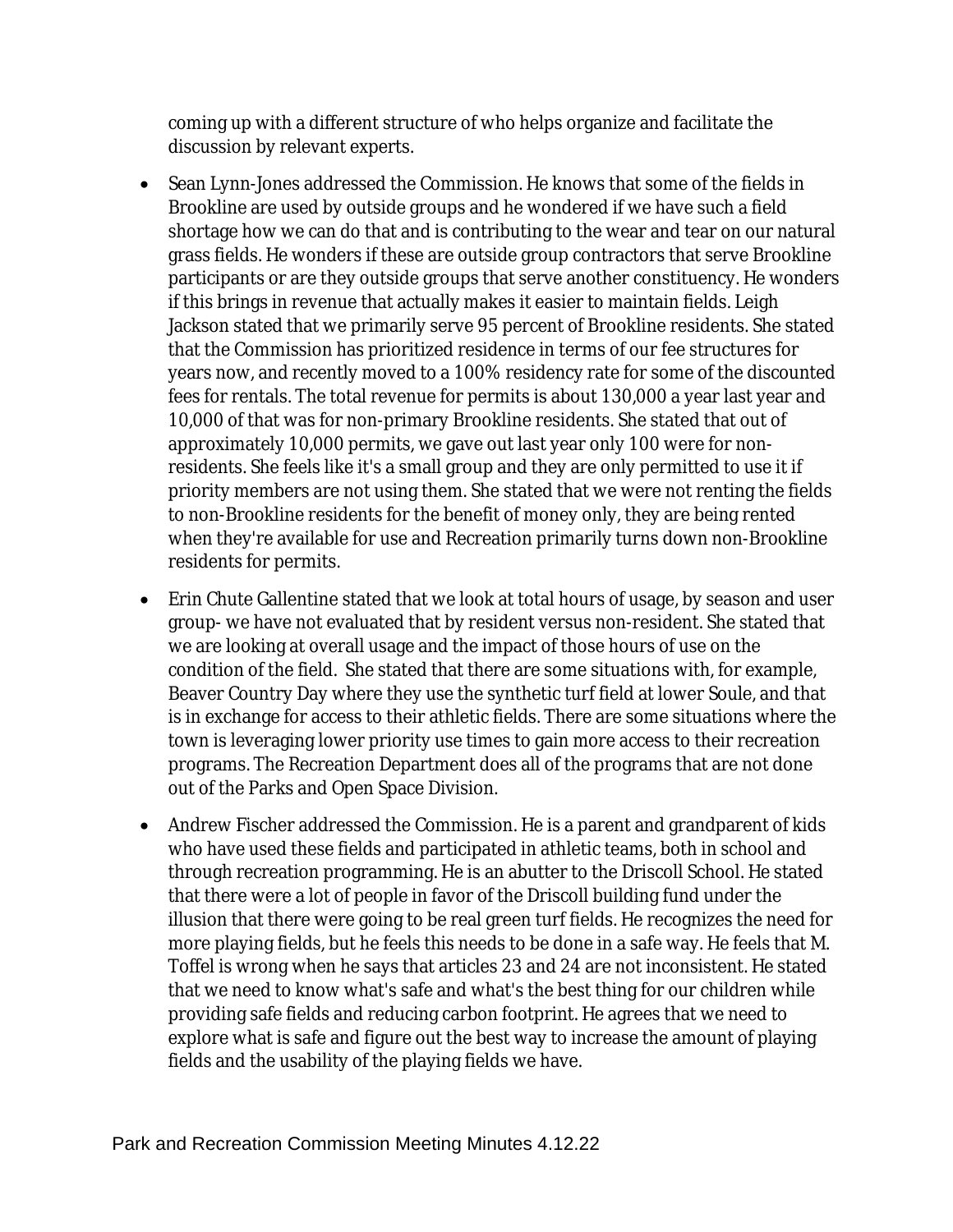- Nancy O'Connor stated that including the Advisory Council on public health is a great idea. She thinks the schools should be involved. She feels the makeup of this Group looks like it would be very helpful. She stated that we know how important the fields are to recreation programs and athletics. She stated that we have been working on this for more than two years and have been discussing it for years and years since. She feels that we need to have a panel of experts to provide more information than what we had had previously.
- A. Vecchio discussed the timeline of Warrant Article 23. She stated that the Commission has started work on this and it has been accelerated by these warrant articles.
- Erin Chute Gallentine stated that the outline that is provided by M. Toffel to her is helpful in terms of items to be analyzed and discussed by this task force. She is concerned about the timeline and exhaustion as it relates to the overall workload of the ice rink Task Force. There have been a lot of meetings and an incredible amount of staff time and she is wondering whether it is time for a Select Board's Task Force, with input from the Park and Recreation Commission and our health and human services board and staff to raise this to a higher level. She feels that Parks and Recreation have been trying to educate on this topic for well over a decade, and she thinks the message isn't getting out there. She is a little worried about Park and Recreation Commission leading this with such an aggressive timeline and they do not generally meet in August. She thinks it may be helpful to have the Select Board taking the role of trying to cast a broader net and then all of us really working together to make sure that this task force has all of the technical support and information that it needs to do its work. She is concerned that if Park and Recreation take this on it's actually a burden that staff alone will not be able to handle.
- $\bullet$  Mike Toffel stated the July 1<sup>st</sup> date of when the task force was meant to be convened was something that AC injected and it was not in the original. The first deadline is September 1st, so it is right that the task force would need to be appointed rapidly. He would encourage this group between now and their next meeting to think about the list of folks the Commission would imagine bringing into the conversation. He came here seeking advice, and he needs to think about this over the coming weeks about where he thinks it is best suited. He thinks the Commission may want to vote on each version.
- Alexandra Vecchio wanted to acknowledge that Arlene Mattison, for the record, has also made the suggestion that it seems appropriate to her to include someone who can study possibly additional fields acquisition as well.
- Nancy O'Connor stated that she is concerned about the timeline and not being able to produce at the end of it. J. Bain agreed.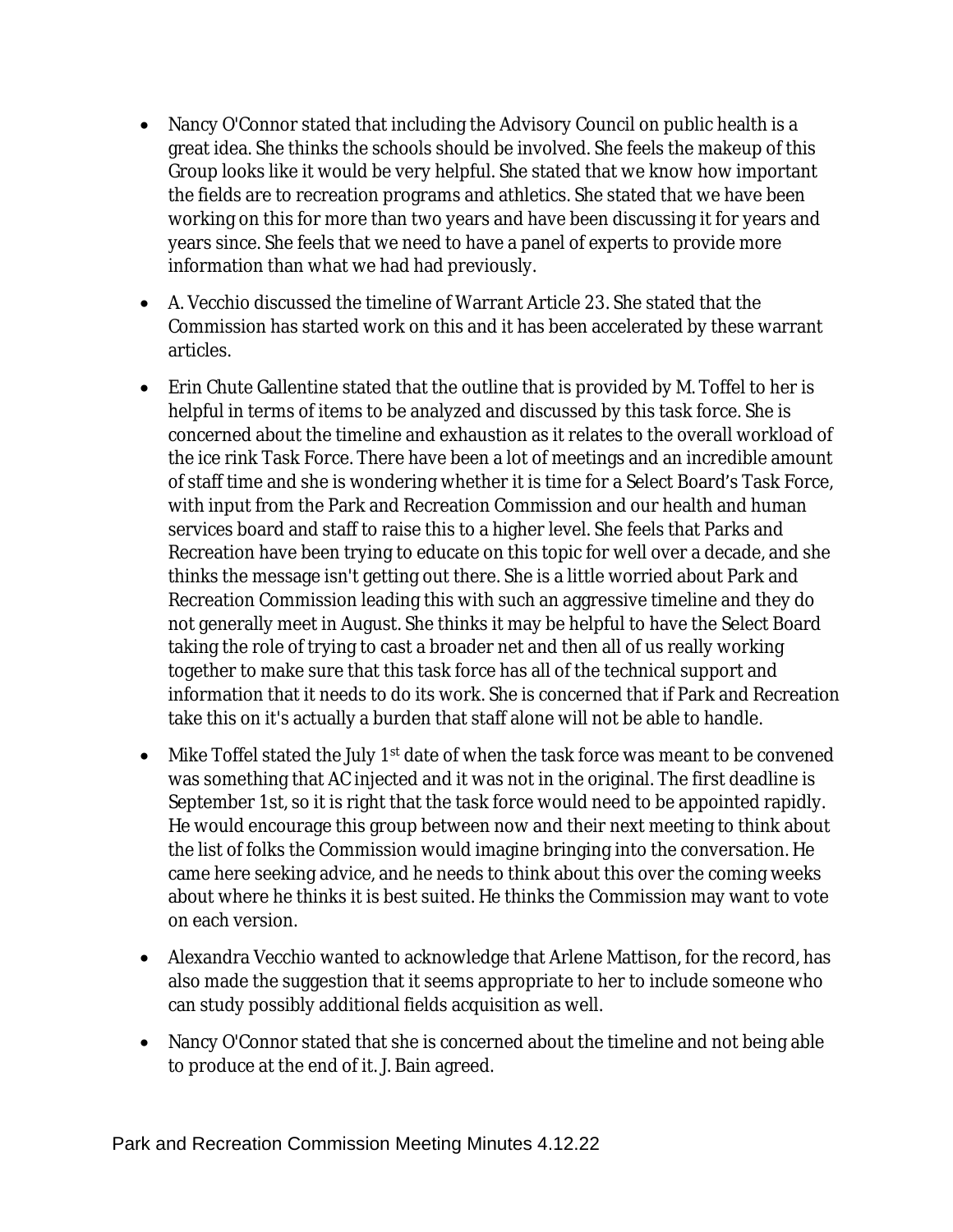- Wendy Sheridan Ames wants to read through the edits and suggests waiting till the next meeting to take a vote on this. She stated that she thinks this subcommittee, however it's formed, is really an education- and fact-based presentation by experts and at the end of the presentation by experts, there is a discussion the by committee. She wonders if that is how M. Toffel envisions this happening. Mike Toffel stated that he envisioned that the task force itself would be experts who would document what is known, and what is not known. He stated that it would not be that this Commission is working through the summer, it would maybe be one member or two members from this group and similarly from the advisory for public health. Wendy Sheridan Ames stated that she thinks of the memo from the Parks and Open Space DIvision, which felt very factual fact based and came both from department staff and also from consultants. It was a memo produced by our departments in cooperation with some consultants and she could see other panels that participate on this to similarly reach out to experts in their particular field. She stated that this has to be really well-coordinated. Alexandra Vecchio stated that W. Sheridan's interpretation of that memo is correct.
- Leigh Jackson stated that she just wanted to support the conversation a little bit and share that obviously Recreation wants to be supportive of whatever the Commission decides to do with voting this evening.
- Nancy O'Connor stated we would want to be voting in support or not in support of something that's accurate, so she thinks that we need to put this vote two weeks out when we talk about Article 26 as well.
- The Commission agreed to hold the vote.

#### **Warrant Article 24 Petitioner Presentation, Public Hearing, and Possible Vote**

 Clint Richmond addressed the commission. He is a longtime committee member for precinct six and a resident since 1985. His children were born and raised in Brookline, they played Brookline sports both in recreation and at high school, and some of them played on-field sports. He is a former High School soccer player and he has been a youth coach here in Brookline. He stated that his family, perhaps like yours, has several cancer survivors and he stated that one of the reasons we're bringing forth this article is to highlight the issues of health and the interrelated issues of health and the environment. He stated that recently there was a very disturbing peer-reviewed scientific article that he has shared with the Advisory Council on public health and will happily share with the Commission. This article is about how humans and the planet have crossed a planetary threshold in terms of exposure to synthetic chemicals which. These issues really can't be mitigated and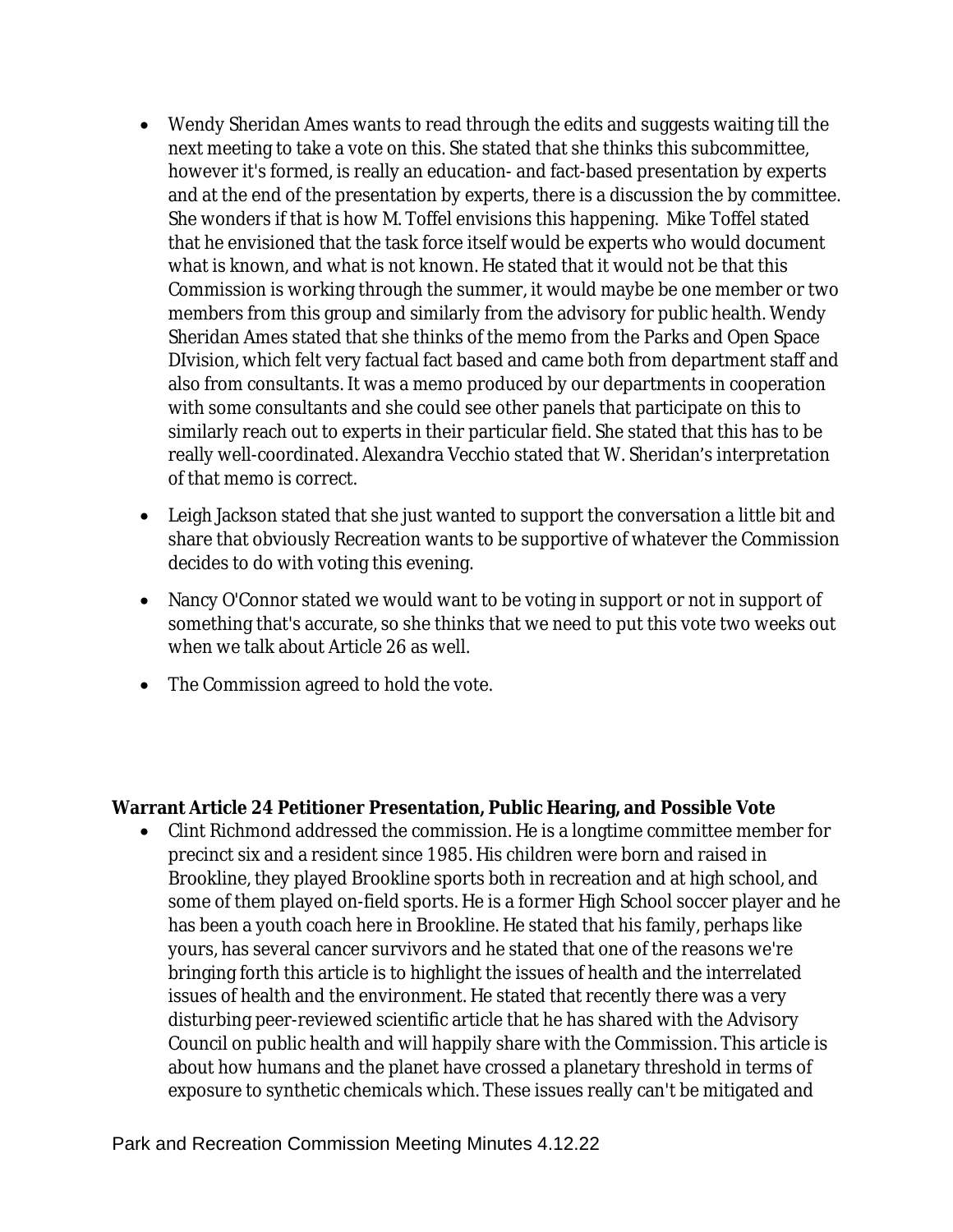it's fair to make trade-offs, which we have and we will but we're doing it in the face of these health and environmental problems.

- Please see the attached presentation given by Clint Richmond here: <https://www.brooklinema.gov/DocumentCenter/Index/2489>
- Nancy O'Connor and Clint Richmond discussed the changes that have been made to the Advisory Subcommittee regarding Skyline and Soule.
- Clint Richmond commended the town for switching to an Organic infill, but PFAS has been found in that infill as well.
- Mike Toffel stated that his presentation highlights the components of PFAS fields, and wonders if C. Richmond has any sense of what proportion of PFAS stays in the Brookline community or communities like Brookline that's caused by the turf fields versus all the other substances chemicals. He thinks that one might be misled to think its only turf fields as a source of a PFAS in our communities. C. Richmond stated that M. Toffel is correct. He stated that there are many sources of PFAS in Brookline and everywhere, but we don't know about the water because we're on MWRA and it has a very tiny amount of PFAS. He stated that we need to be consistent because this is a really dangerous chemical- it's not something you can make at home. He stated that it is a very complex chemical with many processes and that's also true of every ingredient in artificial turf. It's not easy to make plasticthere are a lot of additives in it. He stated that since we don't even know what the chemicals are it's really hard to gauge what percentage might be coming from PFAS. It is an impossible question.
- Alexandra Vecchio stated that she did invite some staff and some folks from Weston and Sampson Engineering to join us this evening. A. Vecchio introduced this staff and the engineers from Weston and Sampson.
- Antonia Bellalta stated that we are doing such a good job using coconut fill in the new synthetic turf that we have, and she was wondering if we should include Northeastern which is still using chrome rubber in their policy since it is a Brookline site. John Bain stated that it's privately owned, but we also use it. Wendy Sheridan Ames stated that there are lots of synthetic turf fields, besides that field in Brookline.
- Wendy Sheridan Ames stated that C. Richmond listed supporters of Warrant article 24 and wanted to point out that C. Richmond currently serves two of those supporters. Wendy Sheridan Ames stated that she struggled with some of the language and the explanations in this warrant article. Wendy Sheridan Ames stated that she noted six in particular in her email communication. She detailed a few of them for the Commission.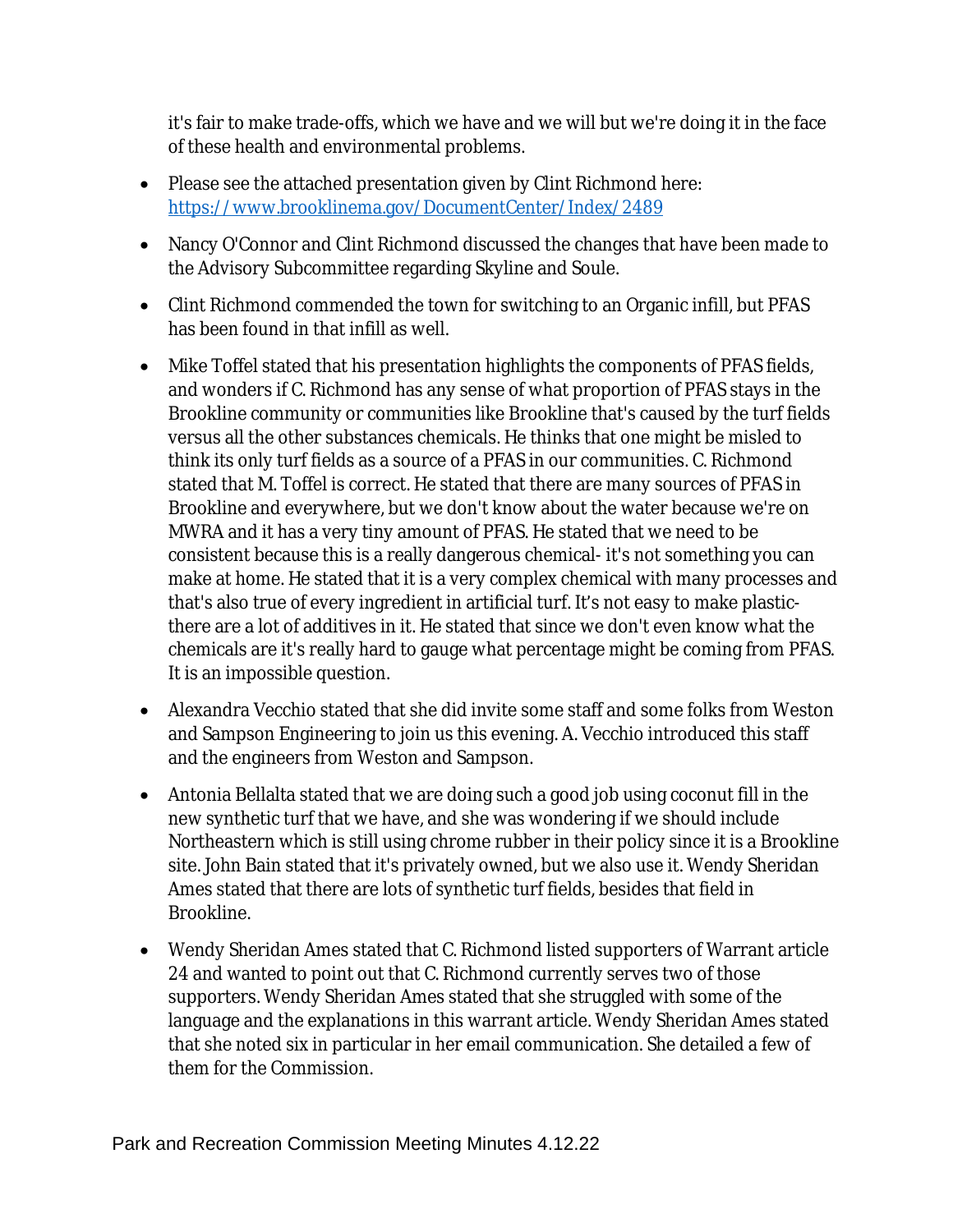Wendy Sheridan Ames stated that this test that it's free of organics fluorine, she wonders if it is true that it doesn't identify PFAS, that it's a screening tool, not a method to be utilized for risk assessment and it's not standardized for analysis of solid material. She believes it is part of C. Richmond's 2027 tests that are going to be required, but wonders if there will be a different test by that point and that test may not actually be able to identify PFAS or the actual PFAS it finds. C. Richmond listed where the temperature studies are from that he has shared. He stated that the temperature studies are a little misleading and explained why. He doesn't think there's any disagreement about the surface temperature. The Tory data stated that the turf surface is hot, no matter what the infill is and that the blades are independent of the infill and the infill does not cool the blades. He stated that asphalt has a melting point, but artificial turf doesn't have a melting point.

- Clint Richmond discussed the conversation he has with staff regarding total organic fluorine. He stated that the EPA has developed a total organic flooring test that was supposed to be completed in 2027, so they are actively working on this test and there are labs today that offer that test. However, he stated that by then there might be more targeted, more accurate tests. He stated that the total organic fluorine test is useful for determining if it is PFAS or not. Wendy Sheridan Ames stated that the assumption is if that test comes back as yes there's a presence, then its C. Richmond's view is that it is assumed to have risk. Clint Richmond stated yes because it's a forever chemical. He stated that there are two things to be aware of, there's the general risk from all organic fluorine and then there's the specific risk from specific chemical species with their own toxicology and epidemiology and XO toxicology. He stated that we're protecting our drinking water but at the same time, we're emitting these into the environment, whether it's in the atmosphere of the water or the soil. Wendy Sheridan Ames stated that this PFAS is in furniture, carpet, textiles, rain gear, food containers, and food. It is in a lot of things we're in contact with every day, and from her perspective, she needs to understand the risk of two and a half synthetic turf fields and the impact that losing those fields has. She needs to weigh those risks because she feels that everything we do in life is a balance of risk assessment and that's really where she personally feels that she needs to make her decision based on that. Clint Richmond stated that the only thing he would add is that people have different risk tolerances. W. Sheridan asked if C. Richmond would consider separating the school vs the recreation issue. He stated that in a way that's why he wants the moratorium. He stated that we could further divide the restrictions to school grounds versus athletic fields that are not part of a school.
- Nancy O'Connor stated that's what worries her about Soule is it's down the line a little bit and knowing how the budgets work she is a little worried that 2027 isn't enough time for Soule. C. Richmond and N. O'Connor discussed the votes of the warrant articles by the school committee.
- Steve LaRosa stated that the total organic Fluorine analysis tells you all of the Fluorine associated with carbon atoms in a sample. What it can't do is tell us what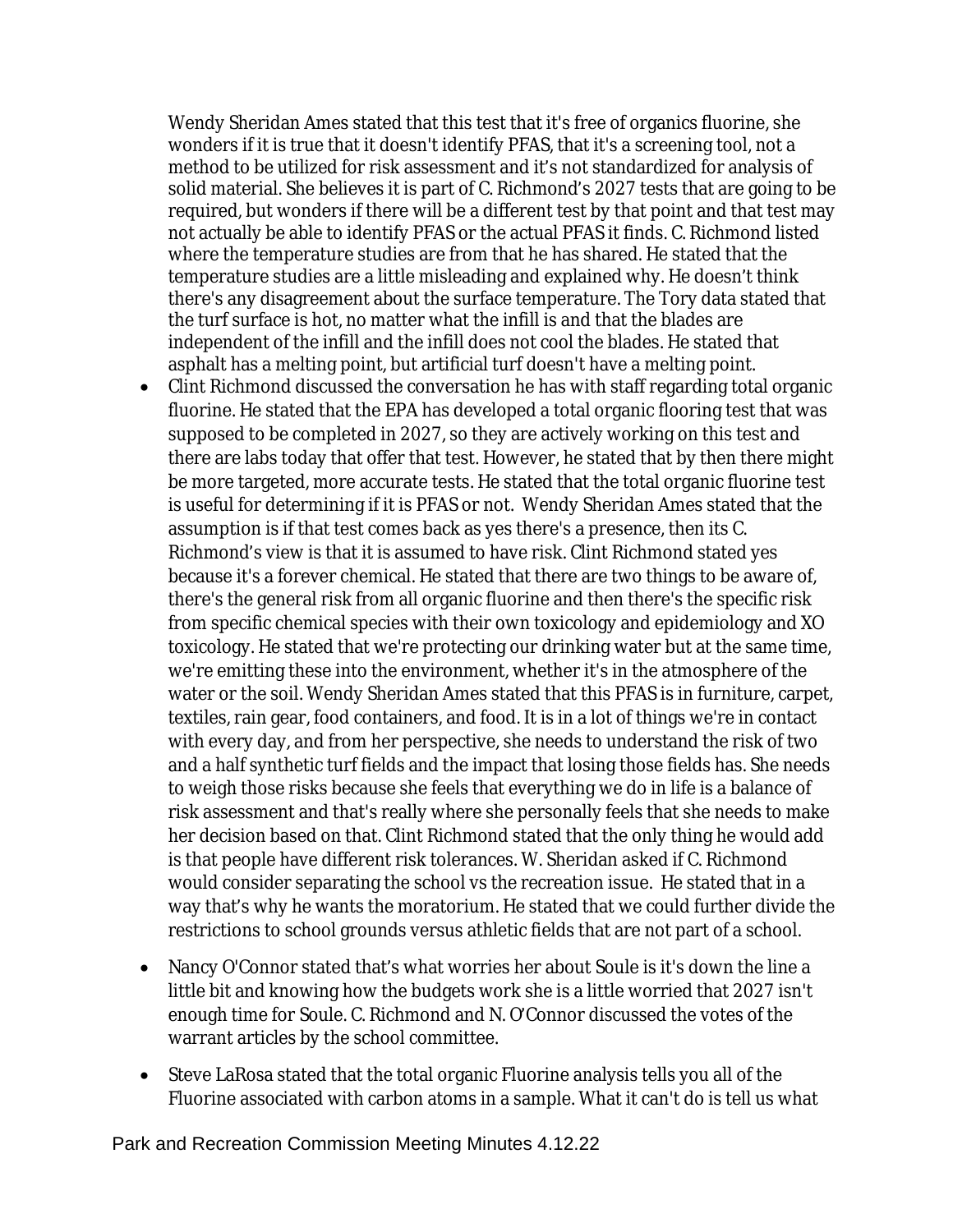the concentration of those or what those individual compounds are. It is a good screening tool to see if you have organic fluorine in your sample, but unfortunately, right now you can't really figure out which PFAS they are.

- John Pan stated that he has a question and concern about the links of PFAS to the multiple cancers that C. Richmond showed in his presentation. He thinks this highlights the need for more scientific fact-based discussion. He has not seen any solid studies that generate a direct link and even the environmental studies that have tried to show a link, are from a critical scientific eye. They are not strong and the levels of exposure that are required would be much higher than kids would be exposed to by playing on the turf field. He stated that if you have any evidence to disprove that he would love to see that. He is concerned that we are presenting something that is not truly accurate as a reason to put such a broad ban on something. He is a little bit troubled by the comments that C. Richmond made that we can't find out from manufacturers what PFAS is in and we will never be able to find the evidence. He is for finding the truth.
- T. Mooney thanked C. Richmond for presenting tonight and for all the energy he is bringing to this topic. She thinks it's inspiring to see how much work C. Richmond and other petitioners have put into this. She stated that she lived in Phoenix for six years and lived on a property that had a lot of artificial turfs and there was an obvious risk and outcome associated with that. The amount of water that went into watering real grass in phoenix was certainly worse for the environment at the time with the tremendous drought that was there when she lived there. She wondered if C. Richmond's Feelings relate to other parts of our country or whether it's just specific to Brookline. She doesn't think we need to discuss that tonight, but to W. Sheridan Ames' point, there are a lot of risks and benefits that we need to weigh here. She thinks that we need to think about the benefits of the time that kids can spend on the fields playing and the number of sports and activities that can go on while we have these fields that can be used. She stated that, to her, having a couple of fields with turf seems potentially worth the risk that PFAS may or may not pose for children. She is in full support of what Mr. Pan said in regards to putting forth a full scientific study and conversation and committee that we were discussing with Warrant article 23 before we can make a decision with this warrant article. She thinks we need a lot more information and conversation before we can move forward here.
- Andrew Fischer stated that he would like to respond to Dr. Pan. He is not a doctor or scientist, but he is a lawyer and has been trained to evaluate what we know, what we don't know, and what we can conclude from what we know. The argument that the science isn't complete is not an argument to proceed. It is an argument to take caution, it's the argument that was perfected by the tobacco companies when they said we can't prove that it causes cancer and lots of people smoked for many, many years. It's the argument that we can't prove that carbon fuels cause climate change,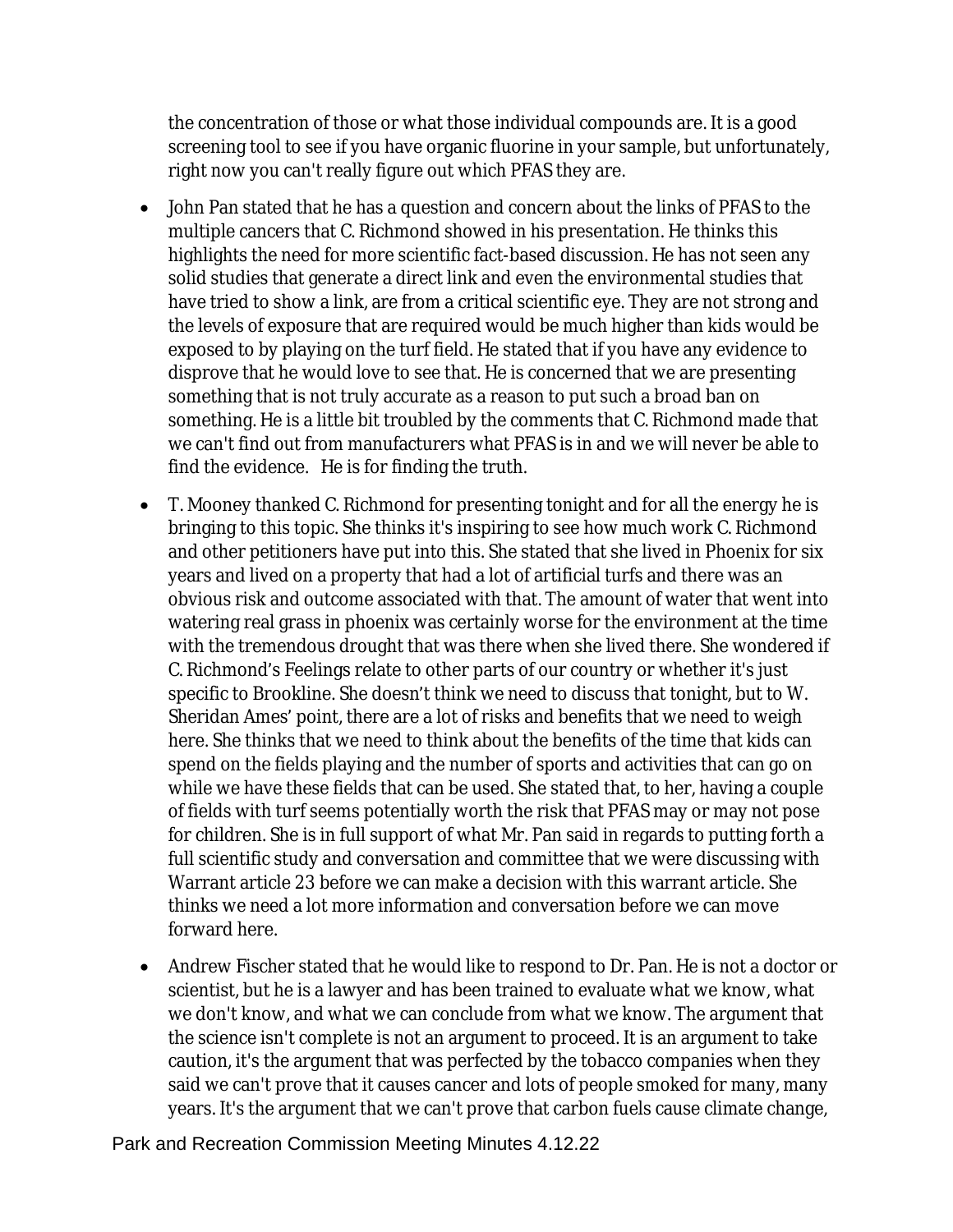it is an argument that was perpetrated falsely by the energy companies and still lives. It has been to our detriment as we approach the point of no return on climate change. It's the argument that the chemical companies used where they created toxic fields like in Woburn saying, well, we can't prove that our chemicals are with closet. Andrew Fischer stated that the absence of proof is not a logical or reasonable reason to proceed, it is just the opposite. He stated that if we don't know what the risk is we're foolish to proceed and take the risk. He thinks M. Toffel is absolutely right when he says we need to evaluate and know what the risk is. He thinks the corollary to that is, that we need not keep doing the potentially dangerous thing until we know whether it's dangerous or not.

- A. Mattison stated that she does support this one article beyond the issue of PFAS. She thinks that it's relatively conservative in that it doesn't include skyline and Soule. She does hear Nancy in terms of timing. She stated that as a person who has student-athletes in her family that there's enough to be concerned about. She is convinced enough that Brookline is committed to climate change considerations in terms of the policies were making, and she sees artificial turf as an environmental issue, as well as a health issue. She is very concerned about the availability of fields for students and athletes in Brookline, but while we study we shouldn't go ahead and make a decision that's going to possibly contradict everything that we could learn from studying. She would like to see Article 23 expanded in terms of use of our fields currently, it's not an issue to her of how much money we're making by permitting, but when we permit private groups or groups outside of Brookline. A Mattison stated that our burden in Brookline is overuse of our fields, we hear it over and over again, so she wonders why we are even considering having any increased use ever. She doesn't understand that. She thinks studies should also include the possibility of increasing the number of our fields. She wonders if CPA can help. She thinks we need to proceed with caution and study. She thinks that we should pause and think that that's the wise route, thank you.
- J. Bain and N. O'Connor feel that the Commission should pause, discuss this briefly, and vote on the at the same time as the other warrant articles at the special meeting in a few weeks. W/. Sheridan agrees and would like the opportunity to read the change of language to warrant article 24 which was emailed just before the meeting.
- Clint Richmond stated that if Nancy doesn't think the date is sufficient, please provide the date that will ensure that Soule can be covered. N. O'Connor thinks it is something we should look at. C. Richmond stated that the warrant article can be modified, but obviously, it's much better to get it right, the first time.
- E. Gallentine stated that sometimes projects shift in the CIP based on the big picture town needs, and so it could be that the replacement for Soule is exempt and that a specific date isn't provided necessarily in the language. Wendy Sheridan Ames stated town meeting still has to agree to fund it all.